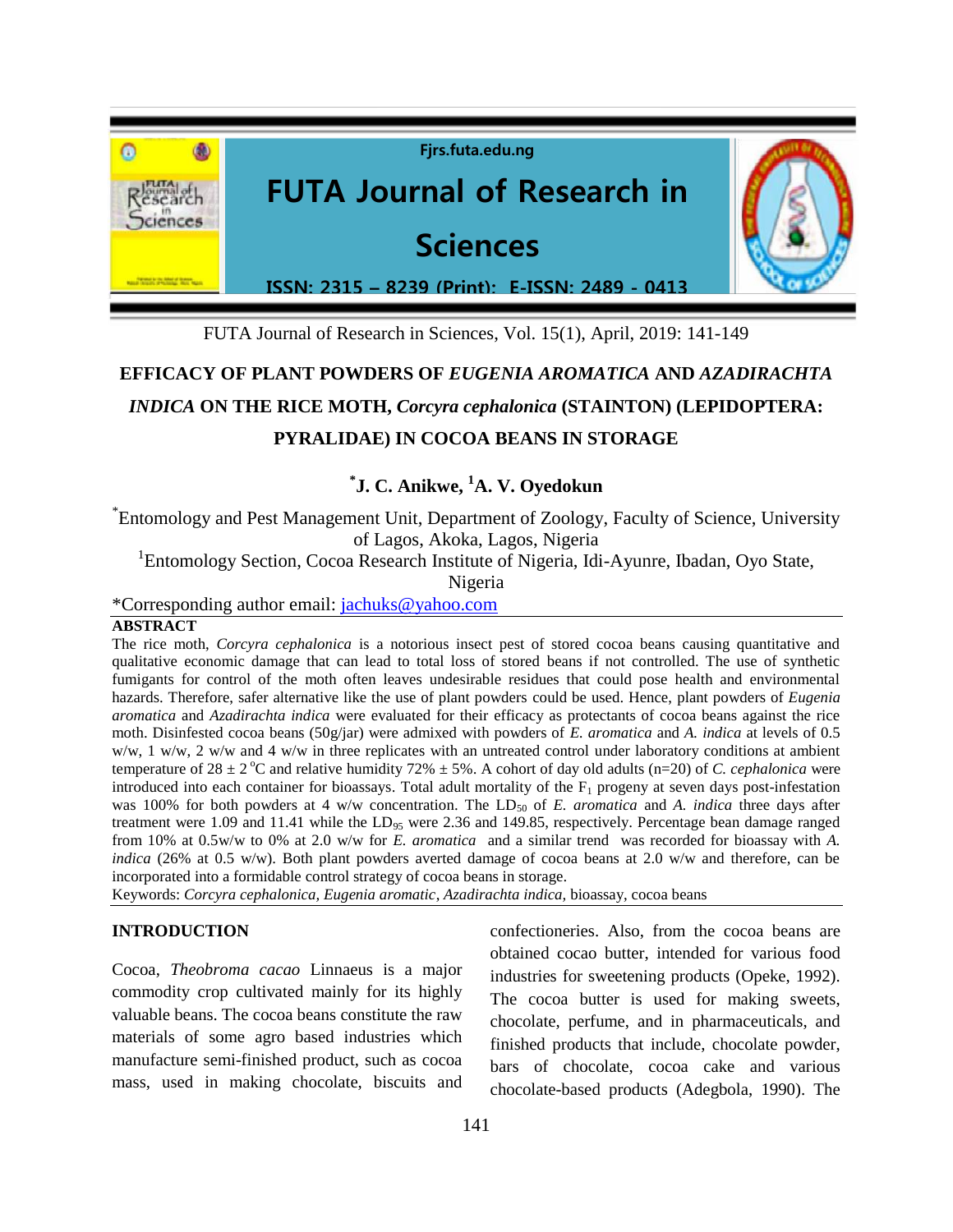beans ere treated through a process of fermentation after they have been removed from the fruit. This process is necessary to moderate the initially bitter flavour of the cocoa beans and to develop their typical flavour. By fermentation, the highly bitter tannins present in the beans are oxidized, resulting in the formation of aromatic substances and the development of the typical brown to deep red-brown colour of the cocoa beans. As a result of the heat generated by fermentation, the cocoa beans lose their ability to germinate (Navarro *et al.,* 2007).

Cocoa in storage is exposed to rodent attack which leads to reduction in its market value. An estimated 40 percent of global annual cocoa production is lost to insects, pests and diseases, and currently, cocoa pests and diseases follow a regional pattern of distribution and are indigenous to specific geographic areas (Boateng, 2010). The main insect pests that attack cocoa beans in storage include the tropical warehouse moth (*Ephestia cautella*), cigarette beetle (*Lasioderma serricone*), corn sap beetle (*Carpophilus dimidiatus*), rusty grain beetle (*Cryptolestes ferrugineus*), coffee bean weevil (*Araeocerus fasciculatus*), red flour beetles (*Tribolium castaneum*) and the rice moth (*Corcyra cephalonica*) (Boateng, 2010). The most common storage pest in cocoa beans from Indonesia and South America is the cocoa moth or the tropical warehouse moth (*Ephestia cautella*), whereas the dominant species in cocoa beans from West Africa is the rice moth (*Corcyra cephalonica*) (Navarro *et al*., 2007).

*Corcyra cephalonica* (Stainton) is a serious pest of some important stored food commodities such as rice, wheat, maize, sorghum, groundnut, cotton seeds, coffee, spices and cocoa beans, especially in the tropics (Allotey, 1991). The larvae of *C. cephalonica* cause considerable damage to stored food commodities while feeding, leaving silken threads wherever they move. The webbing formed is noticeably dense and tough adding to the damage caused (Allotey and Azalekor, 2000).

Fumigants have been widely used for the control of insect pests in cocoa beans and also in other stored products to prevent economic and quality losses because without fumigation, these pests will reduce commodities to worthless frass. However, increased public concern over the adverse effects of insecticide residues in food and the environment has led to their partial substitution by alternative control methods. Consequently, nonchemical and environmentally user-friendly methods of pest control in the post-harvest sector are becoming increasingly important (Navarro *et al*., 2007). Methyl bromide has been phased out in developed countries since 2005 and in developing countries by 2015 because of its contribution to stratospheric ozone depletion (United Nations Environment Programme, 1998). However, phosphine is very popular in developing countries because of the ease of its application but many insects have developed resistance to phosphine over the last decade (Daglish and Nayak, 2012).

It has become necessary to minimize the amount of toxic materials released into the environment by increasing the search for cheap, easily biodegradable and readily available plant/natural products. The use of locally available plant material to protect stored products against pest damage is common practice in traditional farm storage systems in most developing countries (Boeke *et al*., 2004). It is against this background that the efficacy of clove fruit, *Eugenia aromatica* and neem seed, *Azadirachta indica* powders were tested as protectants of cocoa beans against the rice moth, *C. cephalonica*.

## **MATERIALS AND METHODS**

Cocoa beans were obtained from a large commodity warehouse where the cocoa beans are temporarily stored before exporting to other countries. To safeguard against any unwanted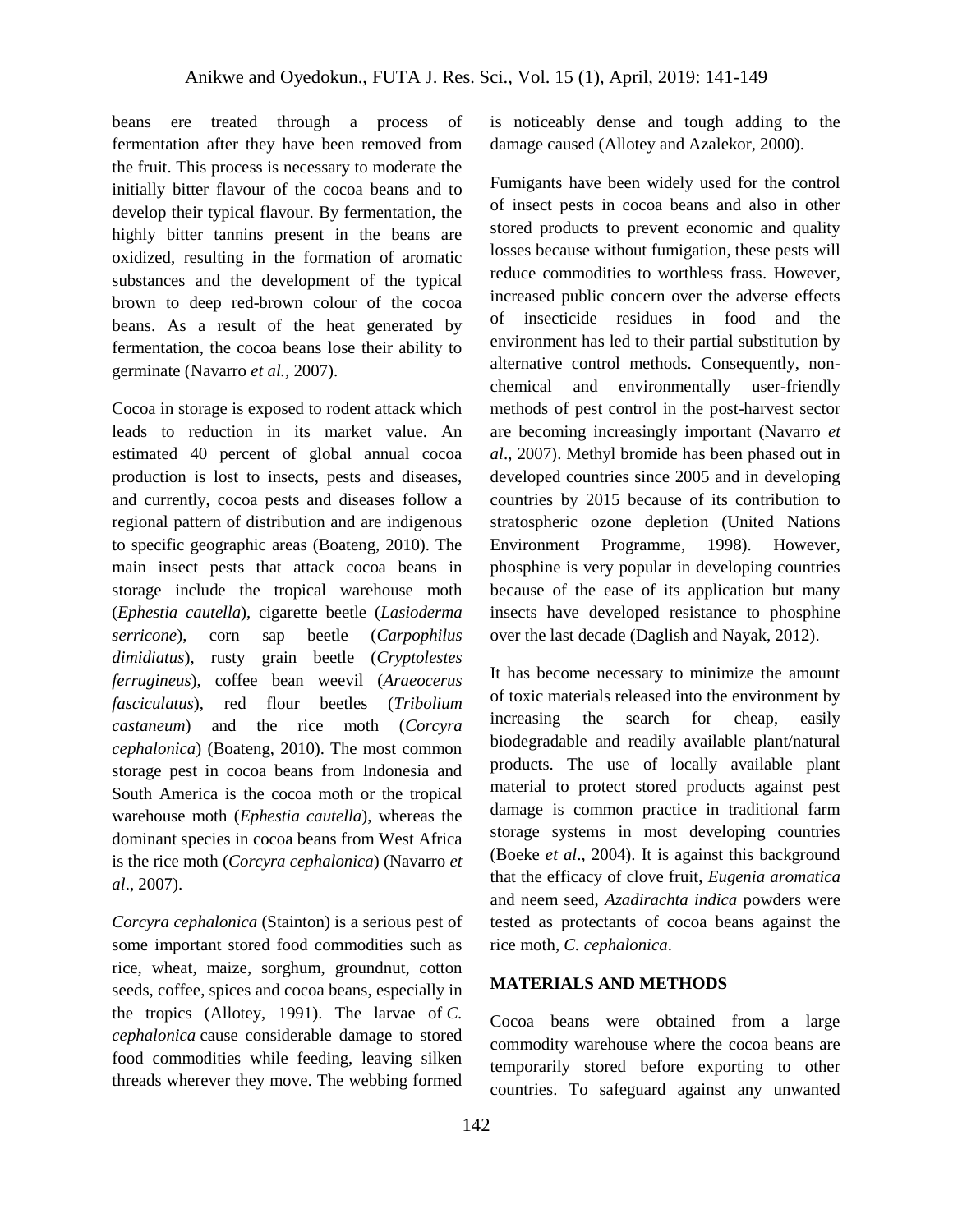infestation, cocoa beans were disinfested in an oven at a temperature of 55°C for 24hrs. Then, left under laboratory conditions at ambient temperature of 28  $\pm$  2 °C and relative humidity  $72\% \pm 5\%$  for 24hrs for their moisture contents to stabilize before being use for the experiments. Adult *C. cephalonica* were obtained from laboratory cultures at the entomological unit of the Cocoa Research Institute of Nigeria (CRIN), Ibadan Oyo State and maintained at the laboratory in the Department of Zoology, University of Lagos. Mature, fallen neem seeds were gathered from Festac in Lagos while fruits of dried clove were obtained from the local market in Lagos State, Nigeria. The plant materials were sun-dried, decorticated and pulverized into powder using a manually operated mill (Philips Blender HR2056). They were then stored in a freezer at -18°C until ready to use.

## **Toxicity of powers on adult** *Corcyra cephalonica* **and F<sup>1</sup> emergents**

For each plant material, 0.25, 0.5, 1 and 2 g of powders (*E. aromatic* and *A. indica*) were separately introduced into 50 g of cocoa beans in a 500 ml glass kilner jars corresponding to 0.5, 1, 2, and 4% w/w concentration, respectively. The containers were shaken thoroughly to ensure even mixing and the lid of each jar was covered with a muslin cloth, secured with a rubber-band. Three replicates of each treatment and untreated cocoa beans were set up. A lot of day old (n=20) adult moths were introduced into each container using a fine brush. Adult mortalities were recorded daily for 7 days post-infestation. After counting dead insects on the 7th day, live and dead insects were removed and the cocoa beans were left in the jars for weekly observation for  $F_1$  emergence for a period of six weeks. Preliminary experiments showed that adult emergence usually started after four weeks.

## **Residual effect of powders on** *Corcyra cephalonica* **population increase and damage**

In a similar study, concentrations of 0.5, 1, 2 and 4% (w/w) of each powder/50 g of cocoa beans were admixed as described above. A batch of dayold adult insects (n=20) was introduced into each jar containing treated or untreated cocoa beans. Control for each set of treatments consisted of cocoa beans without plant material. Each treatment was repeated three times. The containers were left undisturbed for three months after which, the number of live and dead moths were determined for each jar. Damage assessment was done by measuring the weight of the sieved powder and that of the grains without powder (final weight). The amount of cocoa bean powder (frass plus faeces) formed was expressed as the total powder minus the weight of plant powder used.

Percent weight loss was determined as follows:

**Initial weight - Final weight**

\n
$$
X\ 100
$$

The number of damaged (beans with characteristic hole) and undamaged beans in a randomly selected 100 bean sample from each jar were counted and percent bean damage was estimated.

#### **Statistical analysis**

The data were analyzed using analysis of variance (ANOVA) procedure of the SPSS version 16.0 software and significant differences  $(P < 0.05)$ were separated using LSD at the 5% level.

#### **RESULTS**

Powders of plant material applied to cocoa beans at varying dosages showed significant toxicity (P< 0.05) against the  $F_1$  progeny of *C. cephalonica* in storage (Table 1). Emergence of insect from the control was significantly higher than those of both plant powders irrespective of the dosages (Table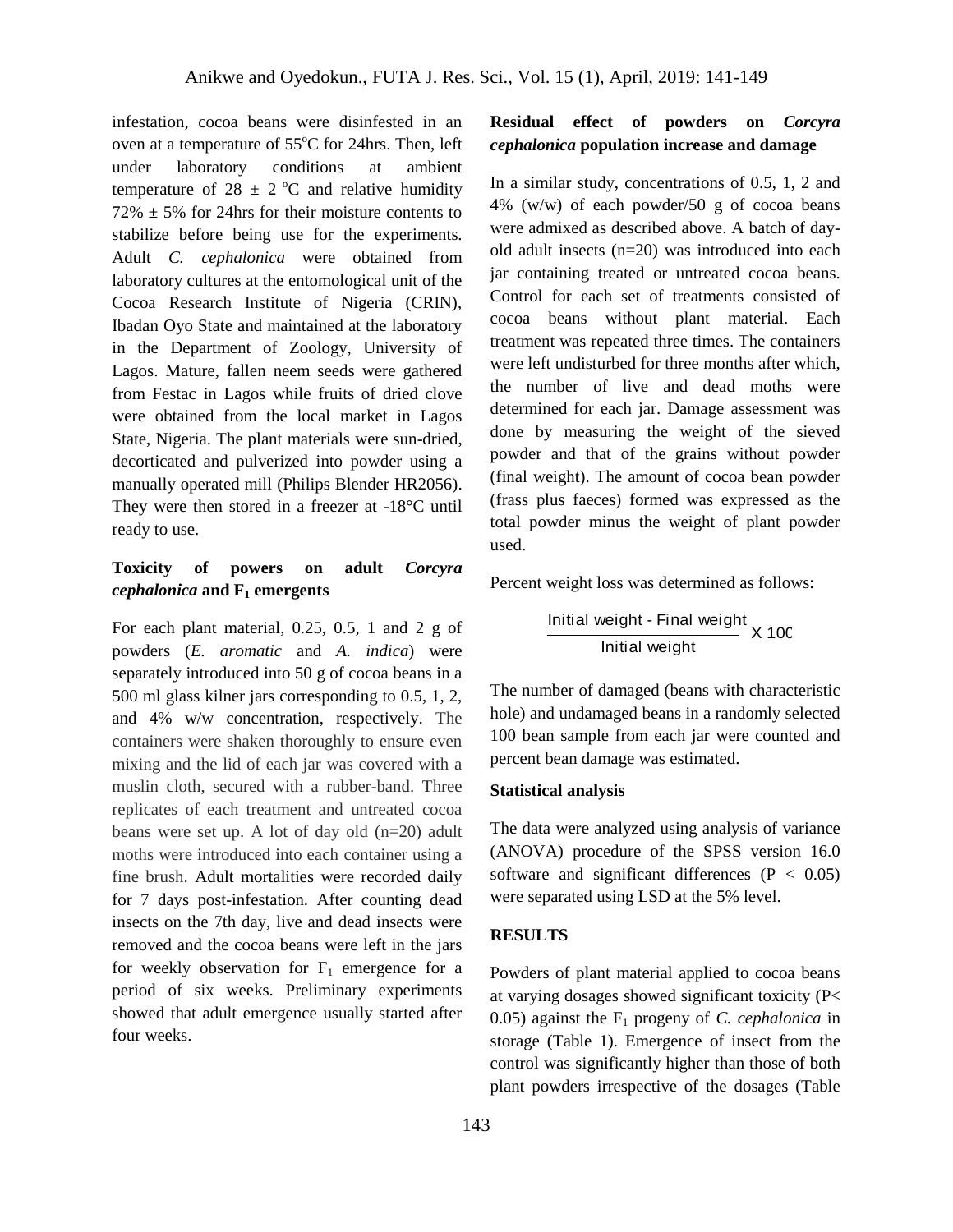1). There was zero percent emergent on cocoa beans treated with *E. aromatica* at 2 and 4 g per 100 g of cocoa beans while *A. indica* recorded a similar feat at only 4 g/100 g cocoa beans.

The two plant powders were generally toxic to adult *C. cephalonica*, however, *A. indica* had a slower toxic action than was *E. aromatic*. Also, there were significant differences  $(P<0.05)$  in mortality between plants, among dosages and exposure time (Table 1). There was no insect mortality recorded in the control for both plant treatments during the seven days of toxicity assessment on the adult moth. Absolute control (100% mortality) was achieved with *E. aromatica* powder at 2 g and 4 g per 100 g cocoa beans on the 4th day after treatment (Table 1) while 100% mortality was obtained with *A. indica* at 2 g/100 on the 7th day after treatment (Table 1). At a dosage of 2% (w/w), about 88.5% mortality was attained with *E. aromatica* in just two days whereas it took *A. indica* six days to achieve 96.5% mortality.

Table 1. The  $F_1$  adult emergents (mean  $\pm$  SE) of *Corcyra cephalonica* on cocoa beans treated with plant powders of *Eugenia aromatic* and *Azadirachta indica*

| Plant type/ Powder levels (g/100g cocoa beans) | Number (mean $\pm$ SE) of F <sub>1</sub> adult progeny |
|------------------------------------------------|--------------------------------------------------------|
| Eugenia aromatica                              |                                                        |
| $\theta$                                       | $594 \pm 66.12a$                                       |
| 0.5                                            | $190.67 \pm 28.26$                                     |
| 1.0                                            | $6.33 \pm 2.96c$                                       |
| 2.0                                            | 0d                                                     |
| 4.0                                            | 0d                                                     |
| Azadirachta indica                             |                                                        |
| $\theta$                                       | $668.33 \pm 141.98a$                                   |
| 0.5                                            | $256.33 \pm 44.70b$                                    |
| 1.0                                            | $37 \pm 9.29c$                                         |
| 2.0                                            | $2.33 \pm 1.45d$                                       |
| 4.0                                            | 0e                                                     |

Means followed by the same letter in the same column are not significantly different  $(P > 0.05)$ . Tukey's Studentized Range (HSD) Test.

Table 2 shows the  $LD_{50}$  and  $LD_{95}$  values of powders of *E. aromatica* and *A. indica* to *C. cephalonica* at 3, 5 and 7 days after treatment. The  $LD_{50}$  and  $LD_{95}$  values reduced with a corresponding increase in exposure periods from 1.090 to 0.871 and 2.357 to 1.662, respectively for *E. aromatica* while the  $LD_{50}$  and  $LD_{95}$  values reduced from 11.414 to 0.842 and 149.853 to 1.403, respectively. In other words, the toxicity factor at LD<sub>50</sub> showed that *A. indica* became 13.56 times more toxic than *E. aromatica* on the 7th day after treatment while *E. aromatica* was only 1.25 times more toxic than *A. indica* on the first day.

The residual effect of powders of *E. aromatica* and *A. indica* on the moth populations after three months in storage are presented in Figures 1 and 2. Both plant powders showed a significant effect on the reproductive cycle in which  $F_1$  progeny populations were reduced, and this was generally dose-dependent. At higher dosages of 2 and 4 % (w/w), the population of live and dead moths significantly reduced (P>0.05) to the barest minimum.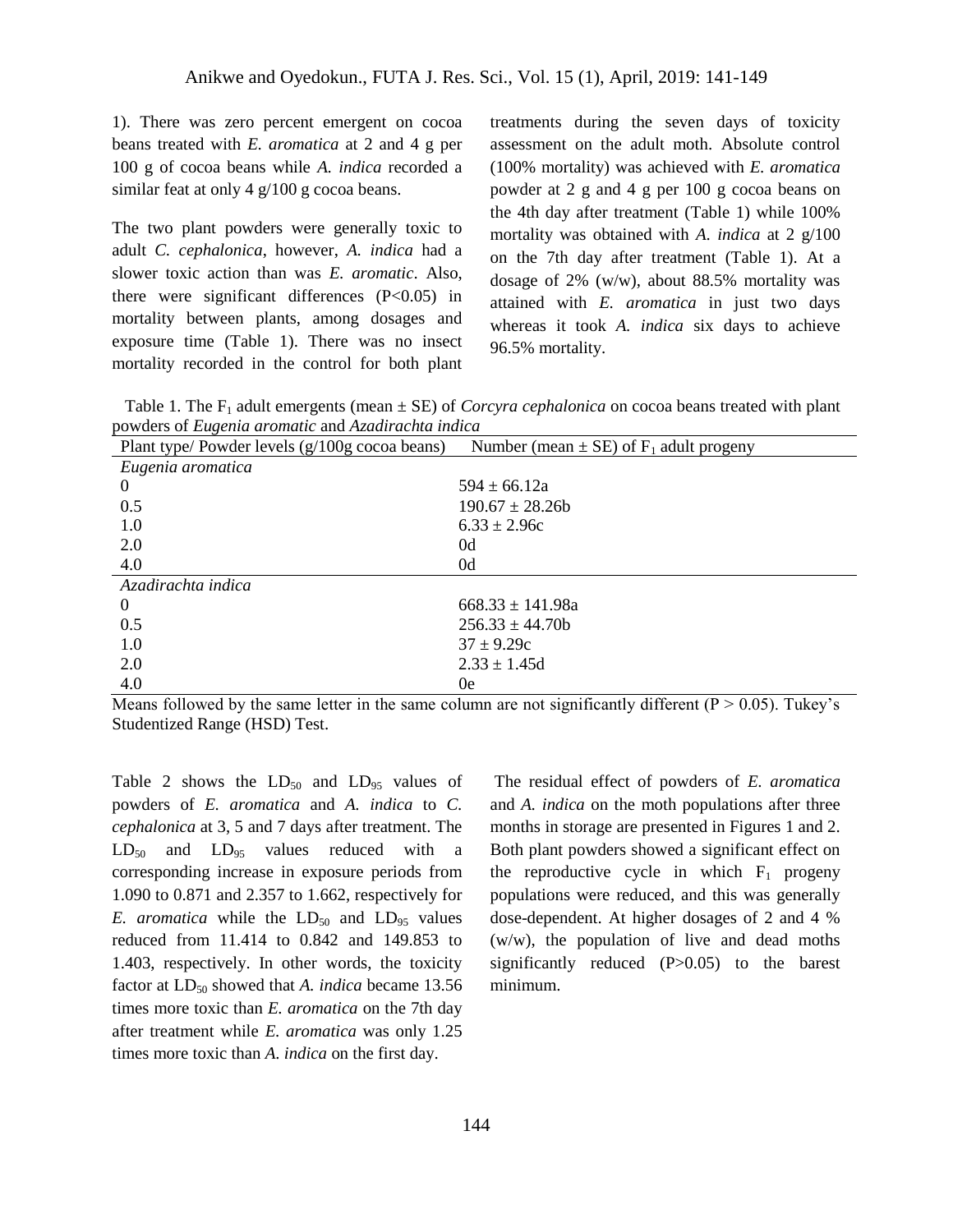Anikwe and Oyedokun., FUTA J. Res. Sci., Vol. 15 (1), April, 2019: 141-149

| Days of treatment | Eugenia aromatica      | Azadirachta indica     |
|-------------------|------------------------|------------------------|
| Day 3             |                        |                        |
| LD50              | $1.090(0.144 - 8.232)$ | 11.414                 |
| LD95              | $2.357(1.363 - 6.030)$ | 149.853                |
| Day 5             |                        |                        |
| LD50              | $0.920(0.646 - 1.348)$ | $1.158(0.215 - 3.385)$ |
| LD95              | $1.739(1.233 - 6.902)$ | $3.137(1.696 - 8.376)$ |
| Day 7             |                        |                        |
| LD50              | $0.871(0.668 - 1.145)$ | $0.842(0.769-0.922)$   |
| LD95              | $1.662(1.234 - 3.910)$ | $1.403(1.232 - 1.716)$ |

 Table 2. Toxicity of powders of *Eugenia aromatica* and *Azadirachta indica* to *Corcyra cephalonica* at 3, 5 and 7 days after treatment



Levels of botanical powder

Figure1. Residual effect of powder of *Eugenia aromatica* on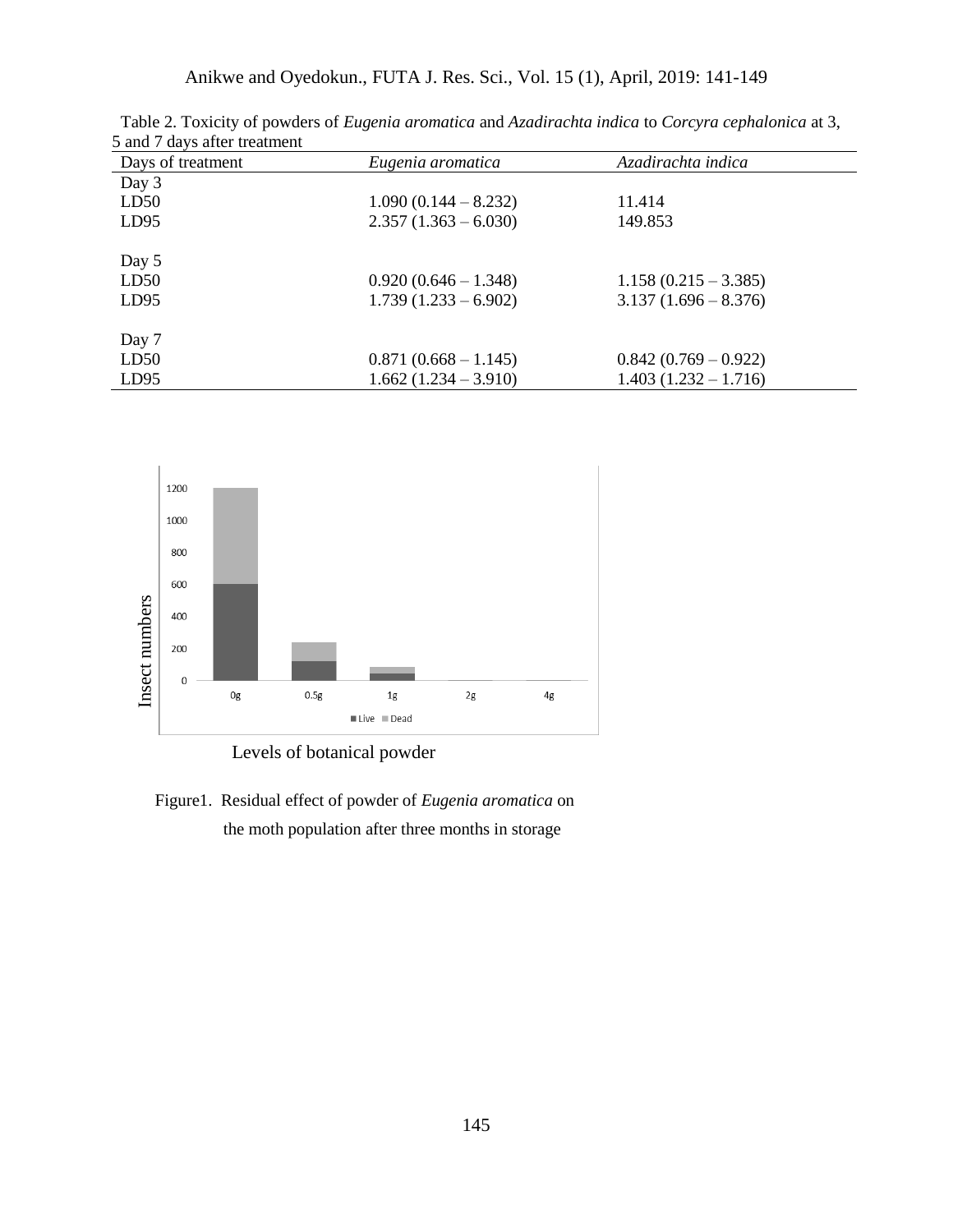



The powders of *E. aromatica* and *A. indica* significantly reduce cocoa bean damage from attack by C. cephalonica (Table 3). At dosages of 2 and 4 % (w/w), E. aromatic averted the moth attack whereas at 4 % (w/w), A. indica completely prevented moth attack. Cocoa beans samples

treated at these rates showed no sign of damage did not produce bean powders and lost no weight in three months of storage. There were significant differences between the control and treated cocoa beans as well as dosages for each damage parameter tested.

Table 3. Damage assessment of *Corcyra cephalonica* on cocoa beans treated with different powder levels of *Eugenia aromatica* and *Azadirachta indica* in storage

| Plant type/                    | Powder Damaged beans | Powder weight $(g)$ | Weight loss $(\%)$ |
|--------------------------------|----------------------|---------------------|--------------------|
| levels $(g/100g \text{ bean})$ | (g)                  |                     |                    |
| Eugenia aromatica              |                      |                     |                    |
| $\Omega$                       | $41 \pm 1.7a$        | $4.65 \pm 0.06a$    | $18.0 \pm 0.34a$   |
| 0.5                            | $10 \pm 1.6b$        | $0.33 \pm 0.22b$    | $2.1 \pm 0.52b$    |
| 1.0                            | $4 \pm 1.2c$         | $0.09 \pm 0.01c$    | $1.2 \pm 0.02c$    |
| 2.0                            | 0d                   | 0c                  | 0c                 |
| 4.0                            | 0d                   | 0c                  | 0c                 |
| Azadirachta indica             |                      |                     |                    |
| $\Omega$                       | $39 \pm 6.4a$        | $3.96 \pm 0.12a$    | $21.5 \pm 4.22a$   |
| 0.5                            | $26 \pm 7.6ab$       | $2.01 \pm 0.34$     | $15.0 \pm 2.16b$   |
| 1.0                            | $15 \pm 0.4b$        | $0.98 \pm 0.05c$    | $6.2 \pm 1.25c$    |
| 2.0                            | $4 \pm 0.5c$         | $0.08 \pm 0.02d$    | $1.0 \pm 0.22d$    |
| 4.0                            | 0d                   | 0d                  | 0d                 |

Means followed by the same letter in the same column are not significantly different ( $P > 0.05$ ). Tukey's Studentized Range (HSD) Test.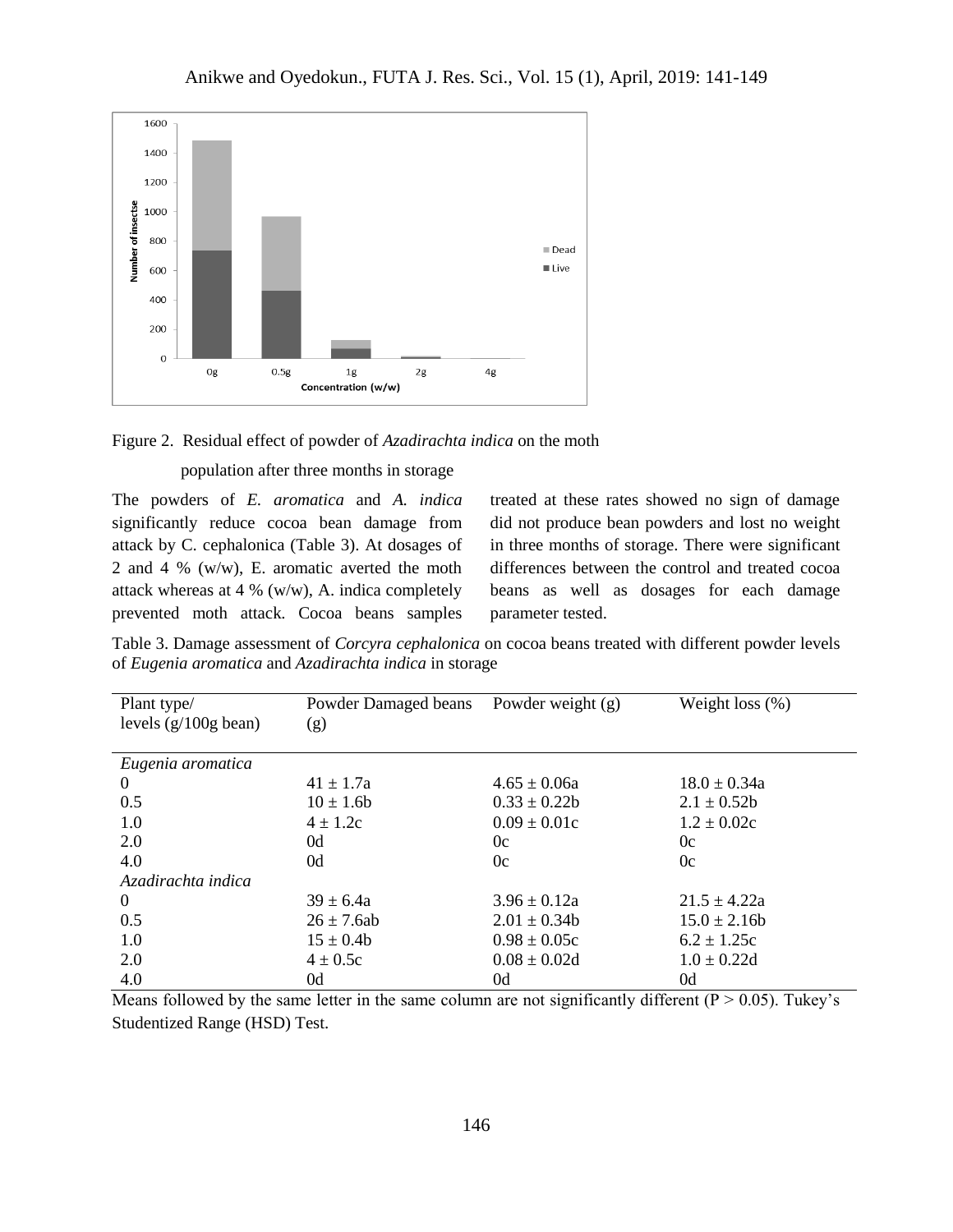### **DISCUSSION**

The use of plant powders for the protection of stored products is a common phenomenon amongst local farmers in developing countries because of the ease of its application as well as effectiveness in protecting stored produce. The number of progeny produced by *C. cephalonica* in the untreated control was significantly higher than the one treated with dosages of the plant powders. Cocoa beans treated with *E. aromatica* at 2 and 4 g per 100 g of cocoa beans and with *A. indica* treated at 4 g/100 g cocoa beans absolutely suppressed progeny emergence. Our findings are in consonance with that of Allotey and Goswami (1994) who reported that leaves of neem *(A. indica*) caused 100% mortality of *Plodia interpunctella* at 15 g/100 g groundnut and suppressed more than half the population of *Ephestia cautella* at 5 g/100 g groundnut. This study is in agreement with Senguttuvan *et al*. (1995) who reported the efficacy of a range of plant products, including neem leaf powder and edible oil in protecting stored groundnuts against the rice moth, *C. cephalonica* and noted that even though all the plant products and edible oils afforded protection, neem leaf powder and neem oil were most effective.

Several authors have also reported on the efficacy of *E. aromatica* in suppressing insect pest emergence. Olotuah (2013) reported zero *S. zeamais* adult emergence in treatment involving Eugenia dust of particle size 150, 212 and 300 m on 20 g of maize in storage. The mode of action of these plant powders could be due to feeding deterrence which subsequently leads to death of the insects or oviposition deterrence/ovicidal action leading to reduced progeny production.

This study further revealed that the powders of *E. aromatica* and *A. indica* were generally toxic to adult *C. cephalonica*. The plant powders possess some toxic bioactivity which caused significant mortalities of the moth. The bioactivity of the

botanicals varied between species because *A. indica* was slower acting than *E. aromatica*. The toxicity of plant materials to insects depends significantly on the chemical composition, which varies across species and plant families and plant powders have been well documented to act slower than the extracts or the pure compounds (Tapondjou *et al*., 2005). The speed of action of the powder of *E. aromatica* was much greater than that of *A. indica* because it achieved 100% mortality at 2 g/100 g cocoa beans on the 4th day after treatment while *A. indica* at the same dosage achieved 100% on the 7th day after treatment. This is further corroborated by the lower LD50 and LD95 values of *E. aromatica* compared to those of *A. indica*.

The powders of *E. aromatica* and *A. indica* exhibited strong residual activity on the moth populations after three months in storage. At higher dosages of 2 and 4 % (w/w), the population of live and dead moths found in the cocoa beans significantly reduced. The results of this study have corroborated reports of previous workers on the effect of *E. aromatica* on other storage pests such as *C. maculatus* (Adedire and Lajide, 2001; Longe, 2004). The mechanisms of the protective action against the cowpea bruchid include direct toxicity to adults and eggs, and inhibition of oviposition by female beetles. It was reported that *E. aromatica* powder still manifested significant contact and fumigant insecticidal activity against the cowpea seed beetle four years after the dry flower buds was powdered. Likewise, *A. indica* has strong residual and asphyxiating effect due to its numerous insecticidal compositions, the most important of which is azadirachtin which has growth inhibiting effect (Koul et al., 1990).

The powders of *E. aromatica* and A. indica significantly reduce cocoa bean damage from attack by *C. cephalonica* and at dosages of 2 and 4  $%$  (w/w), E. aromatic averted the moth attack while *A. indica* completely prevented moth attack at 4 %  $(w/w)$ . Plant powders applied at these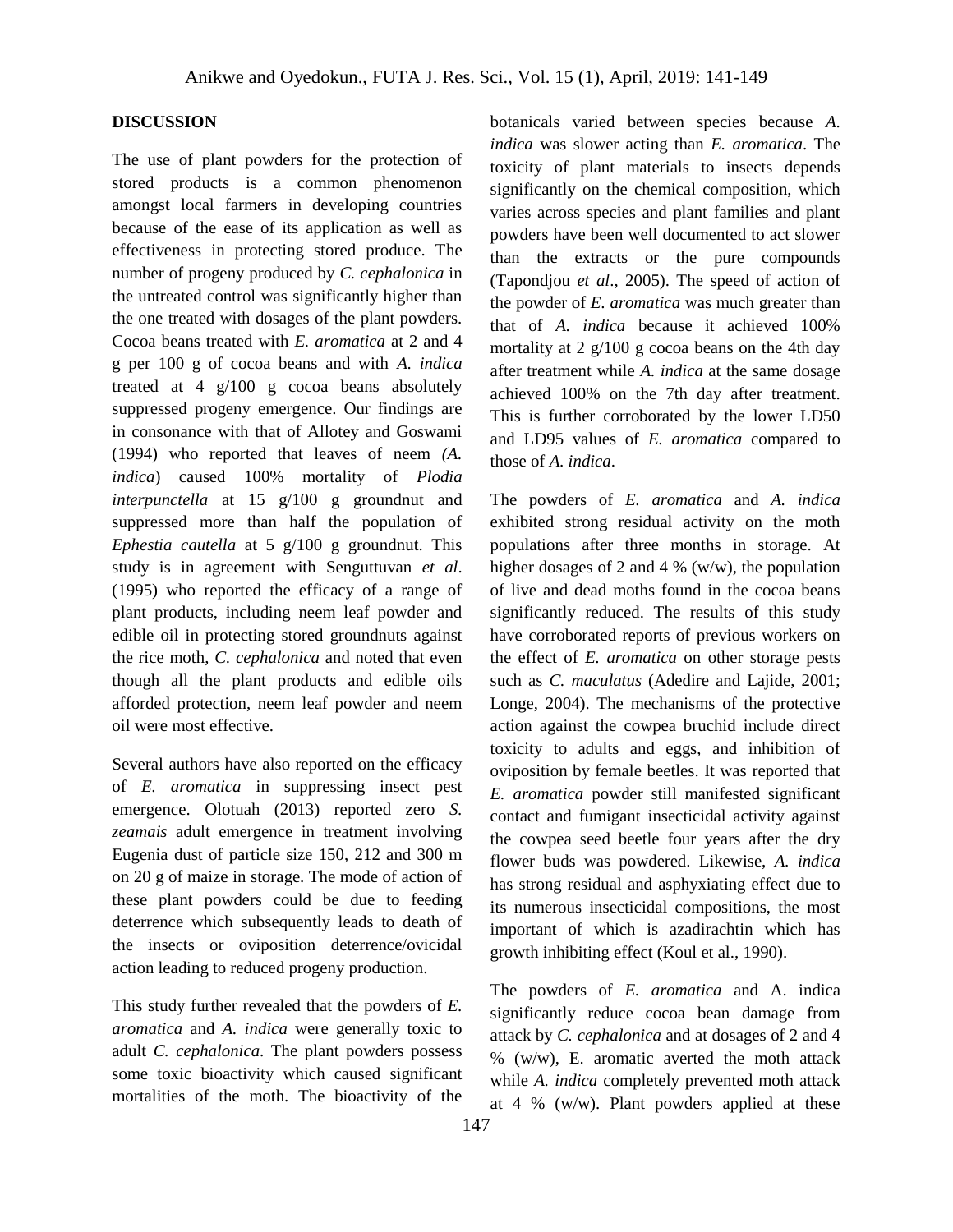dosages ensured that no cocoa bean was damaged, no weight loss and no cocoa bean powder produced. This may be attributed to the plant powder extracts possessing antifeedant properties. It has been documented that insect damage in stored grains and pulses may amount to 10-40% in countries where modern technologies have not been introduced (Shaaya *et al.*, 1997). It is therefore a common practice among small scale farmers in Africa to protect their stored produce using plant materials. These plant materials are within the reach of the resource poor farmer. The use of clove and neem powders could be advocated for the protection of produce which include cocoa beans, grains and pulses in storage because they do not require high-tech for their application, and moreover, these plant powders can be integrated into a formidable integrated pest management (IPM) systems for stored produce.

### **ACKNOWLEDGEMENT**

The authors are thankful for the technical support granted by the laboratory technologists at the Department of Zoology, University of Lagos.

#### **REFERENCES**

- **Adedire, C. O. and Lajide, L** (2001). Efficacy of powders of some tropical plants in the control of the pulse beetle, *Callosobruchus maculatus* (F.) (Coleoptera: Bruchidae). *Appl. Trop. Agric.* 6: 11-15.
- **Adegbola, M. A.** (1990). Survey of Cocoa Production in Nigeria. Annual Report. Cocoa Research Institute of Nigeria (CRIN), Ibadan, Nigeria. Pp. 11.
- **Allotey J. (**1991). Development and fecundity of the rice-moth *Corcyra cephalonica* (Pyralidae). Discovery and Innovation 3(4): 123-126.
- **Allotey, J., Goswami, L.,** (1994). Damage caused and control of the moths *Plodia interpunctella* (Hubn.) and *Ephestia cautella* (Wlk.) on maize and groundnuts using local

plant materials. *Insect Science and Its Application,* 15: 323-329.

- **Allotey, J and Azalekor, W.** (2000). Some aspects of the biology and control using botanicals of the rice moth, *Corcyra cephalonica* (Stainton), on some pulses. *Journal of Stored Products Research,* 36 (3): 235-243.
- **Boateng, D.O.** (2010). Post-harvest cocoa pest, their biology, damage and control. http://ostracoderm90.blogspot.com/2010/11/ post-harvest-cocoa-pest-their-biology.html
- **Boeke S. J., Baumgart I. R., Loon J. J. A., Huis A., Dicke M. and Kossou D. K.** (2004). Toxicity and repellence of African plants traditionally used for the protection of stored cowpea against *Callosobruchus maculatus*. Journal of Stored Products Research 40, 423–438.
- **Daglish, G.J., Nayak, M.K.,** (2012). Potential of the neonicotinoid imidacloprid and the oxadiazine indoxacarb for controlling five coleopteran pests of stored grain. *Insect Sci*. 19, 96-101.
- **Koul, O., Isman, M. B. and Ketkar, C. M.** (1990). Properties and use of neem, *Azadirachta indica*. *Canadian Journal of Botany,* 68: 1-11.
- **Longe, O. O.** (2004). Fumigant toxicity of some botanical powders to eggs and larvae of *Callosobruchus maculatus* (F) (Coleoptera: Bruchidae). M. Agric. Tech. Thesis, The Federal University of Technology, Akure, Nigeria
- **Opeke L. K.** (1992). Tropical Tree Crops (Eds.) Spectrum Books LTD, Ibadan. Nigeria, Pp. 95-96.
- **Olotuah, O. F.** (2013). Effect of particle size on insecticidal activity of dusts of *Eugenia aromatica* and *Piper guineense* against *Sitophilus zeamais*. International Journal of AgriScience. 3 (6): 481-485
- **Navarro, S, deBruin, T, Montemayor, A. U., Finkelman, S, Rindner, M and Dias, R**